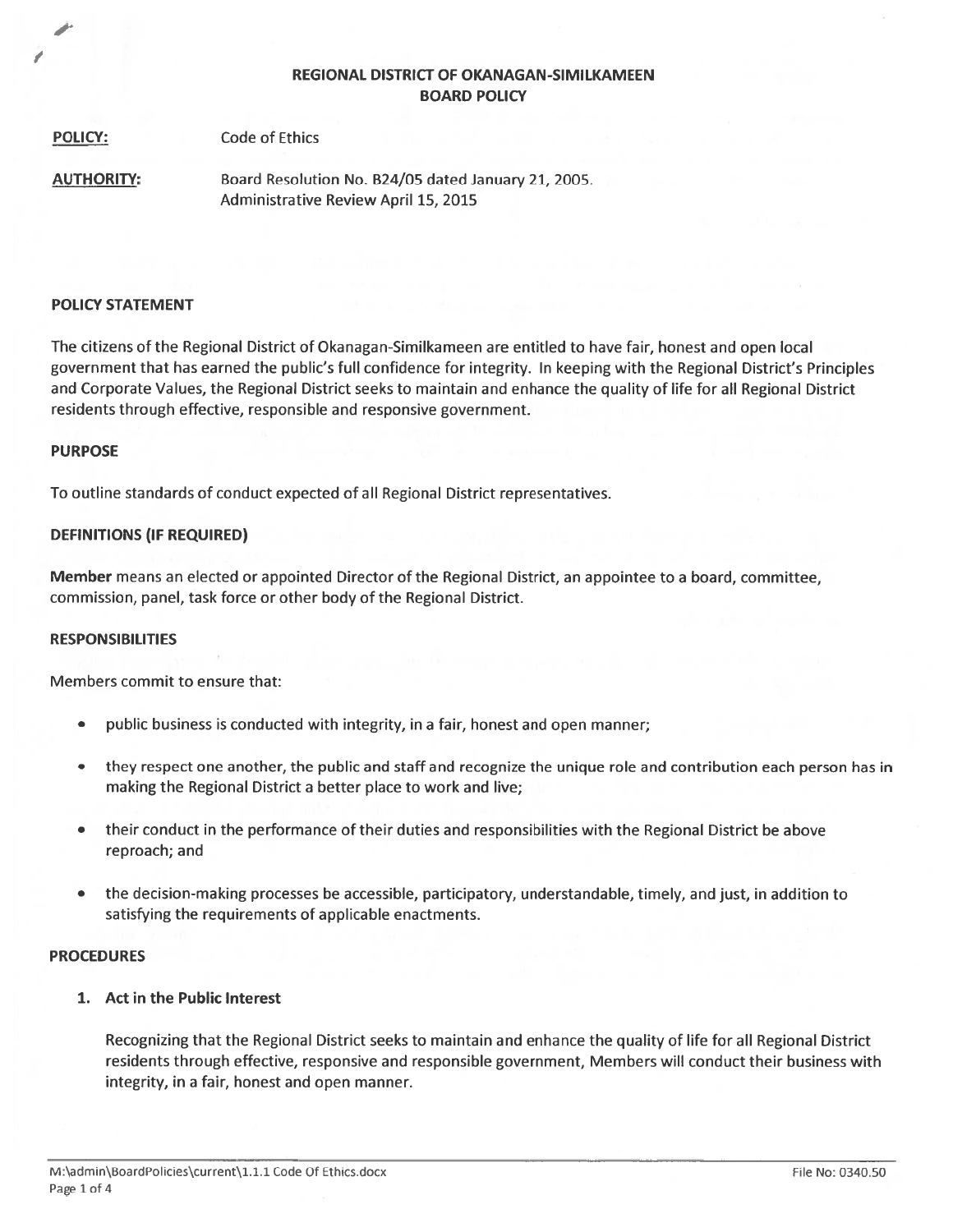#### 2.Comply with the Law

Members shall comply with all applicable federal, provincial, and local laws in the performance of their public duties. These laws include, but are not limited to: the Constitution Act, the Provincial Human Rights Code, the Criminal Code, the Community Charter and the Local Government Act; laws pertaining to financial disclosures and employer responsibilities; and relevant Regional District bylaws and policies.

# 3. Conduct of Members

The conduct of Members in the performance of their duties and responsibilities with the Regional District must be fair, open and honest. Members shall refrain from abusive conduct, personal charges or verbal attacks upor the character or motives of other members, Regional District staff or the public.

#### 4.Respect for Process

Members shall perform their duties in accordance with the policies and procedures and rules of order established by the Regional District governing the deliberation of public policy issues, meaningful involvement of the public, and implementation of policy decisions of the Regional District by Regional District staff. Members of committees shall be aware of the mandate of their respective committee and act in accordance with it.

# 5. Conduct of Public Meetings

Members shall prepare themselves for public meetings, listen courteously and attentively to all public discussions before the body and focus on the business at hand. They shall not interrupt other speakers, make personal comments not germane to the business of the body or otherwise disturb <sup>a</sup> meeting.

## 6. Decisions Based on Merit

Members shall base their decisions on the merits and substance of the matter at hand, rather than on unrelated circumstances.

# 7. Communication

Subject to paragraph 10, Members shall share with the body of which they are <sup>a</sup> member all substantive information that is relevant to <sup>a</sup> matter under consideration by them which they may have received from sources outside of the public decision-making process. Prior to doing so, Members shall discuss the information with the Chief Administrative Officer so as to ensure that the appropriate procedure is followed in the decisionmaking process.

## 8. Conflict of Interest

All Regional District directors shall be aware of their responsibilities under the *Local Government Act* and shall fulfil the requirements of section 787.1(1) of that Act and Division 6 of Part 4 of the Community Charter. All other Members shall act in accordance with the Regional District's Conflict of Interest Policy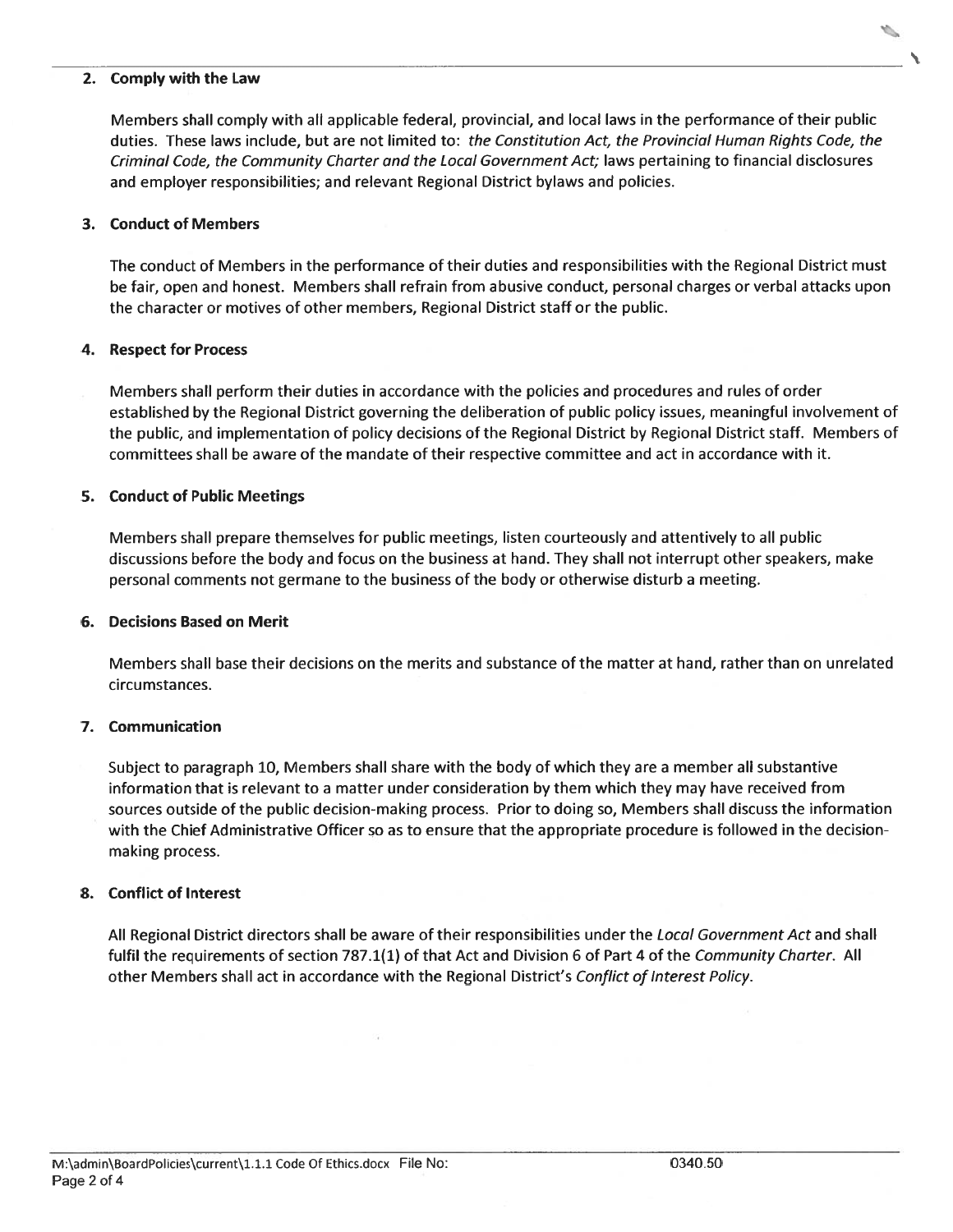## 9. Gifts and Favours

All Regional District directors shall be aware of their responsibilities under the Local Government Act and shall fulfil the requirements of section 787.1(1) of that Act and sections 105 and 106 of the Community Charter. All other Members shall not accep<sup>t</sup> any money, property, position or favour of any kind whether to be received at the presen<sup>t</sup> or in the future, from <sup>a</sup> person having, or seeking to have dealings with the Regional District, save appropriate refreshments or meals, excep<sup>t</sup> where such <sup>a</sup> gift or favour is authorized by law, or where such gifts or favours are received as an incident of the protocol, social obligation or common business hospitality that accompany the duties and responsibilities of the member. A member may participate in Regional District programs open to the public and may purchase Regional District property or goods offered for public sale.

## 10. Confidential Information

Members shall respec<sup>t</sup> the confidentiality of information concerning property, personnel or legal affairs of the Regional District and of information provided by <sup>a</sup> third party to the Regional District on <sup>a</sup> confidential basis. They shall neither disclose confidential information without proper authorization, nor use such information to advance their personal, financial or other private interests.

# 11. Use of Public Resources

Members shall not use Regional District resources not available to the public in general, such as staff time, equipment, supplies or facilities, for private gain or personal purposes.

# 12. Advocacy

Members shall represen<sup>t</sup> the official policies or positions of the Regional District to the best of their ability when designated as delegates for this purpose. When presenting their individual opinions and positions, Members shall expressly state the views are their own and do not represen<sup>t</sup> the views of the Regional District. Members shall not use Regional District letterhead for personal matters.

## 13. Policy Role Members

Members shall respec<sup>t</sup> and adhere to the Regional District Management staff structure of governmen<sup>t</sup> as practiced in the Regional District of Okanagan-Similkameen. In this structure, the Regional District Board makes policy decisions and the Regional District Management staff implements those with appropriate advice, information and analysis.

Members, therefore, shall not interfere with the administrative functions of the Regional District or with the professional duties of the Regional District staff; nor shall they impair the ability of staff to implement Regional District policy decisions.

# 14. Positive Work Place Environment

Members shall treat other members, the public and Regional District staff with respec<sup>t</sup> and shall be supportive of the personal dignity, self-esteem and well-being of those with whom they come in contact with during the course of their professional duties.